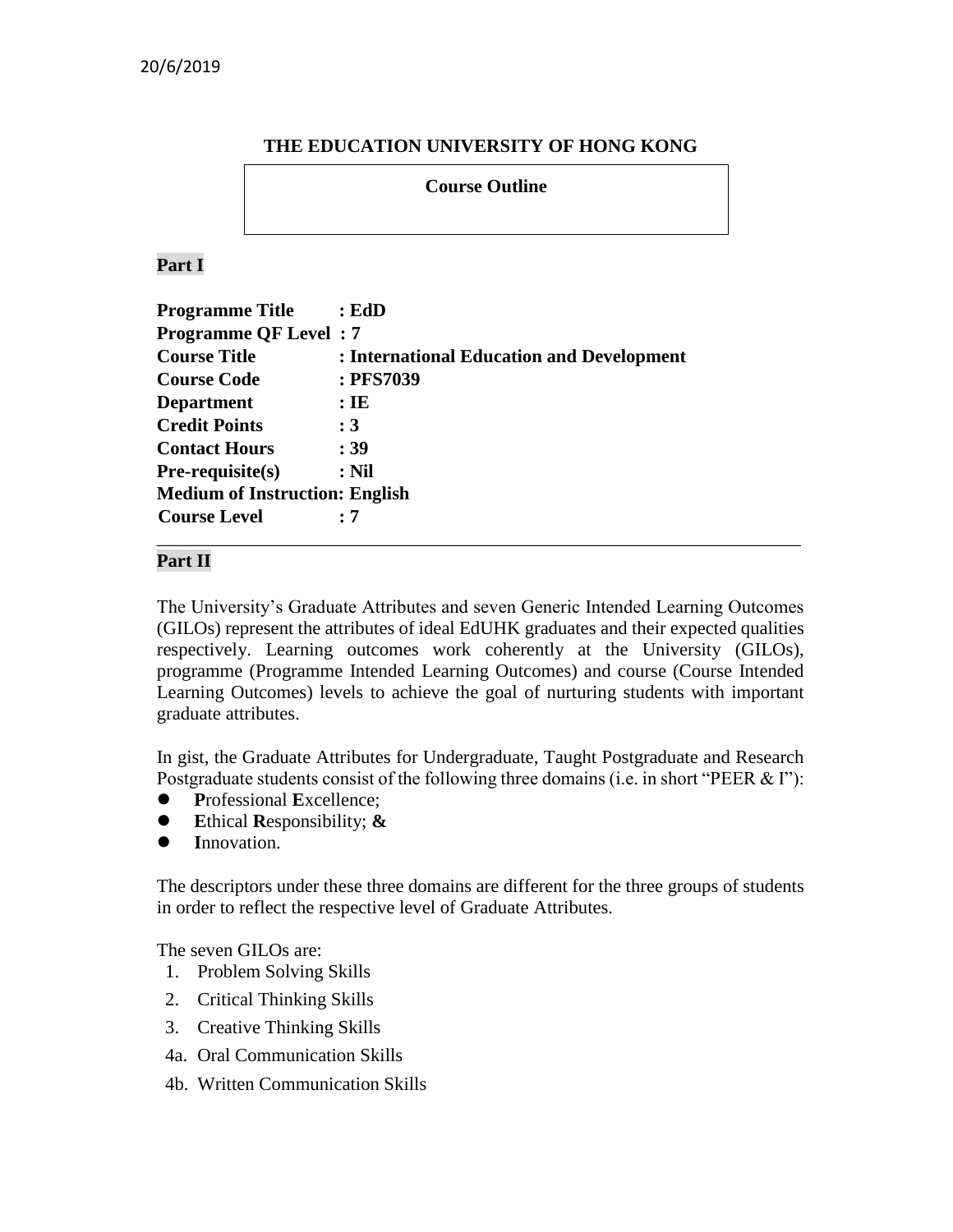- 5. Social Interaction Skills
- 6. Ethical Decision Making
- 7. Global Perspectives

# **1. Course Synopsis**

This course considers the global context, purposes, goals, ethics, issues, methods and outcomes of international education development, in the context of the major theoretical concepts, perspectives and debates in education development studies.

The course situates the field of international education development within the context of increasing rates of globalization, considers the relationship between education and development, and highlights factors associated with educational exclusion such as poverty, ethnicity (and its associated factors of language and culture), gender, disability and geographical location.

The course examines issues in the field of international education development through consideration of the United Nations' Sustainable Development Goal 4, to "Ensure inclusive and quality education for all and promote lifelong learning", and its ten associated targets, which has set the global agenda for education development until 2030.

## **2. Course Intended Learning Outcomes** (CILOs)

Through advanced study of the aforementioned aspects of international education development, students will, upon completion of this course, be able to:

- $CIIO<sub>1</sub>$  understand better the complexities in international educational development
- CILO<sup>2</sup> differentiate critically major research approaches to international educational development
- CILO3 make more thoughtful, responsible and better informed decisions in their own research and practice, in their own reading and use of research in the field, and in their leadership role in the field

## **3. Content, CILOs and Teaching & Learning Activities**

| <b>Course Content</b>                                          | <b>CILOS</b> | <b>Suggested Teaching &amp; Learning</b> |
|----------------------------------------------------------------|--------------|------------------------------------------|
|                                                                |              | <b>Activities</b>                        |
| The global context (including $\vert$ CILO <sub>1</sub> , 2, 3 |              | Blended learning mode: directed          |
| globalization), purposes,                                      |              | reading and lecturer presentations       |
| goals, ethics, issues, methods                                 |              |                                          |
|                                                                |              |                                          |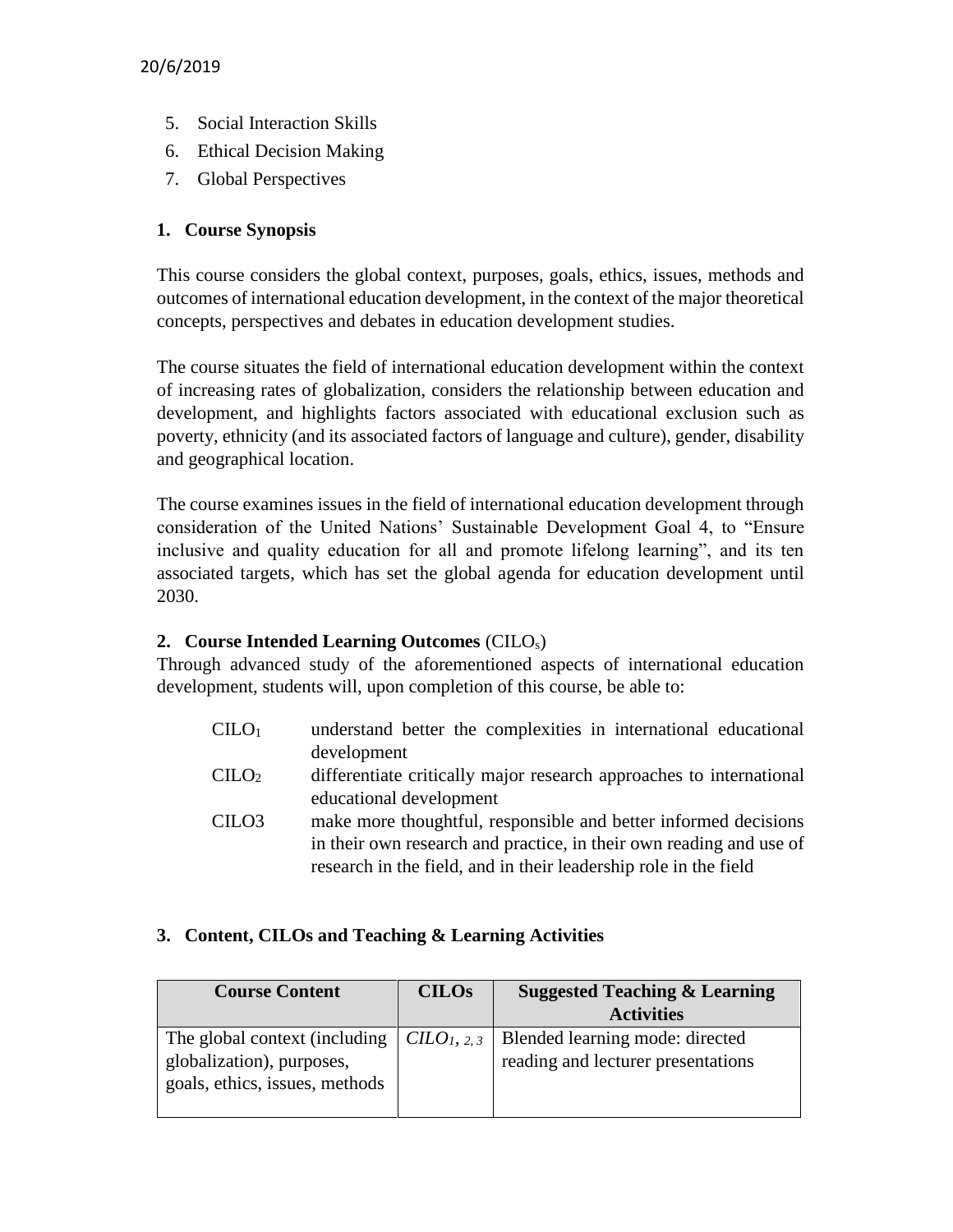| and outcomes of international  |                                   |                                     |
|--------------------------------|-----------------------------------|-------------------------------------|
| education development;         |                                   |                                     |
| the relationship between       |                                   |                                     |
| education and development.     |                                   |                                     |
| Major theoretical concepts,    | CLO <sub>1</sub> , 2, 3           | Blended learning mode: directed     |
| perspectives and debates in    |                                   | reading and lecturer presentations  |
| (education) development        |                                   | Critical analysis of case studies   |
| studies, including leading     |                                   | selected by the lecturer and by the |
| economic theories of growth    |                                   | students                            |
| and development and key        |                                   |                                     |
| sociological theories of       |                                   |                                     |
| development such as            |                                   |                                     |
| modernization; major critical  |                                   |                                     |
| perspectives in (education)    |                                   |                                     |
| development studies,           |                                   |                                     |
| including various Marxist      |                                   |                                     |
| and neo-Marxist critiques,     |                                   |                                     |
| and the post-structural, post- |                                   |                                     |
| colonial, post-development     |                                   |                                     |
| and feminist critiques.        |                                   |                                     |
| Factors associated with        | CILO <sub>1</sub> , 2, 3          | Blended learning mode: directed     |
| educational exclusion such as  |                                   | reading and lecturer presentations  |
| poverty, ethnicity (and its    |                                   | Critical analysis of case studies   |
| associated factors of          |                                   | selected by the lecturer and by the |
| language and culture),         |                                   | students                            |
| gender, disability and         |                                   |                                     |
| geographical location          |                                   |                                     |
| The United Nations'            | C <sub>L</sub> O <sub>L,2,3</sub> | Blended learning mode: directed     |
| <b>Sustainable Development</b> |                                   | reading and lecturer presentations  |
| Goal 4, to "Ensure inclusive"  |                                   | Critical analysis of case studies   |
| and quality education for all  |                                   | selected by the lecturer and by the |
| and promote lifelong           |                                   | students                            |
| learning", and its ten         |                                   |                                     |
| associated targets             |                                   |                                     |

# **4. Assessment**

| <b>Assessment Tasks</b>                              | <b>Weighting</b> | <b>CILO</b>       |
|------------------------------------------------------|------------------|-------------------|
|                                                      | $($ %)           |                   |
| Presentation of a seminar or e-learning package on a | 30               | CILO 1,2, $\beta$ |
| topic related to international education and         |                  |                   |
| development to be negotiated with the lecturer.      |                  |                   |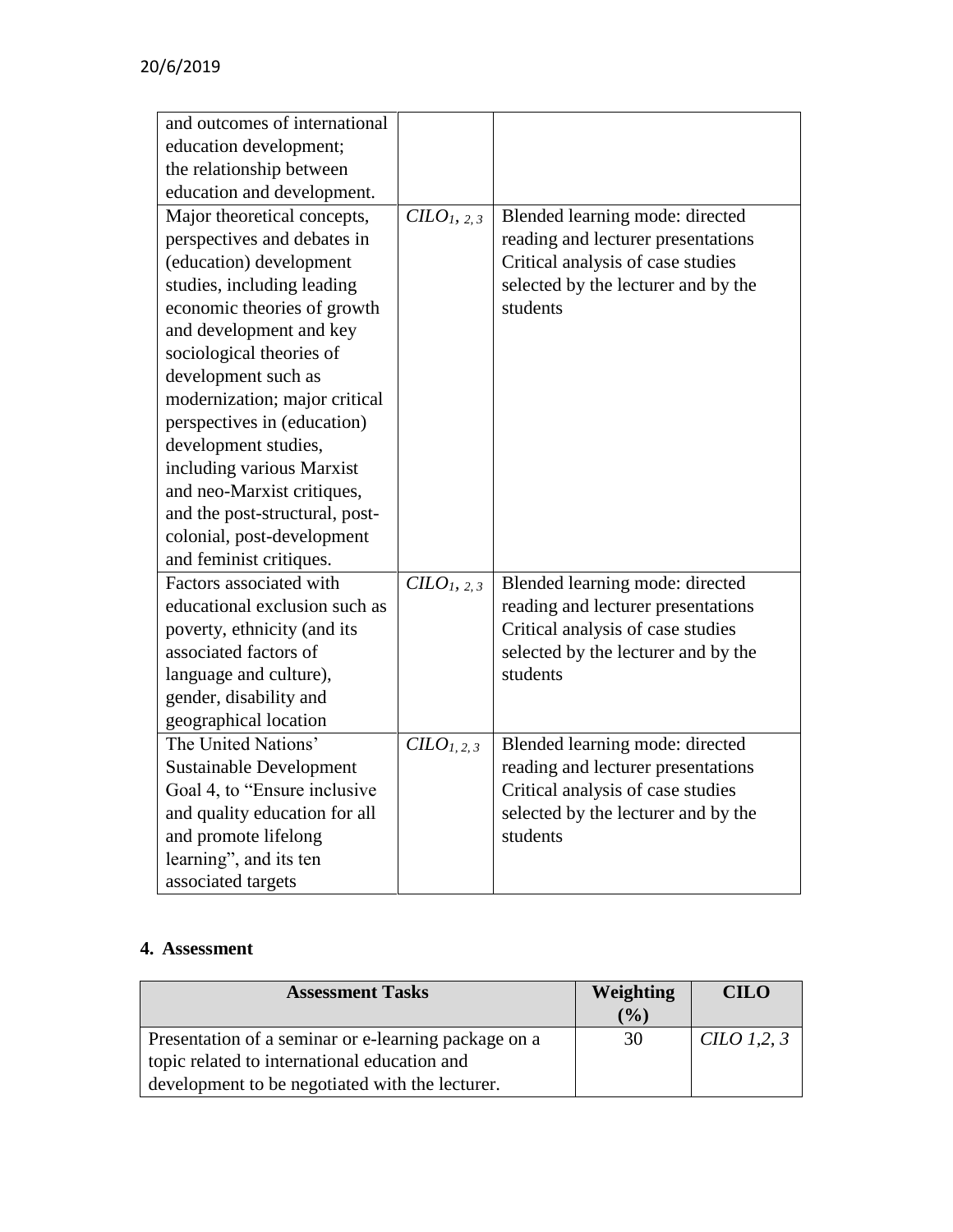| An essay of about 4,000 words on a topic related to | 70 | CILO 1,2, $\beta$ |
|-----------------------------------------------------|----|-------------------|
| international education and development to be       |    |                   |
| negotiated with the lecturer.                       |    |                   |

## **5. Required Text(s)**

- Harber, Clive (2014) *Education and International Development: Theory, Practice and Issues*. Oxford: Symposium Books.
- McCowan, Tristan & Unterhalter, Elaine (Eds.) (2015) *Education and International Development: An Introduction*. Bloomsbury.

### 6. **Recommended Readings**

- Arnove, Robert F. (2005) To What Ends: Education Reform around the World. *Indiana Journal of Global Legal Studies* 12 (Winter), pp. 79-95.
- Bhargava, Vinay (Ed.) (2006) *Global Issues for Global Citizens: An Introduction to Key Development Challenges*. The World Bank.
- Burbules, Nicholas & Torres, Carlos Alberto (2000) Globalization and education. In Nicholas Burbules and Carlos Alberto Torres (2000) *Globalization and Education: Critical Perspectives*. New York: Routledge.
- Chisholm, L., Bloch, G. & Fleisch, B. (2008) *Education, Growth, Aid and Development: Towards Education for All*. CERC.
- Collier, Paul (2007) *The Bottom Billion*. Oxford University Press.

Crossley, Michael & Watson, Keith (2003) Globalization, context and difference. In Crossley, Michael & Watson, Keith (2003) *Comparative and International Research in Education*. RoutledgeFalmer.

- Easterly, William (2006) *The White Man's Burden: Why the West's Efforts to Aid the Rest Have Done So Much Ill and So Little Good*. Oxford University Press.
- Escobar, Arturo (1994) *Encountering Development*. Princeton University Press.
- Giddens, Anthony (1999) *Runaway World: how globalization is reshaping our lives*. Profile Books.
- Holsinger, Don & Jacob, James (2008) *Inequality in Education*. CERC and Springer.
- Lynch, James, Modgil, Celia & Modgil, Sohan (Eds.) (1997) *Education and Development: Tradition and Innovation* (Five Volume Set). Cassell.
- Mason, Mark (2008) *Ethics and Educational Development across National and Cultural Contexts.* In Tschong, Y. & Kwak, D. *Globalization, Multicultural Society and Education: Education in Asia*. Seoul: Korean Philosophy of Education Society, 47-60.
- McGrath, Simon (2010) The Role of Education in Development. *Comparative Education*.
- McGrath, Simon & Gu, Qing (Eds.) (2016) *Routledge Handbook of International Education and Development*. Oxford: Taylor & Francis / Routledge.
- Nussbaum, Martha (2011) *Creating Capabilities: The Human Development Approach*. Cambridge, Mass.: Belknap Press of Harvard University Press.
- Peet, Richard (1999) *Theories of Development*. Guilford Press.

Rahnema, Majid (1997) *The Post-Development Reader*. Zed Books.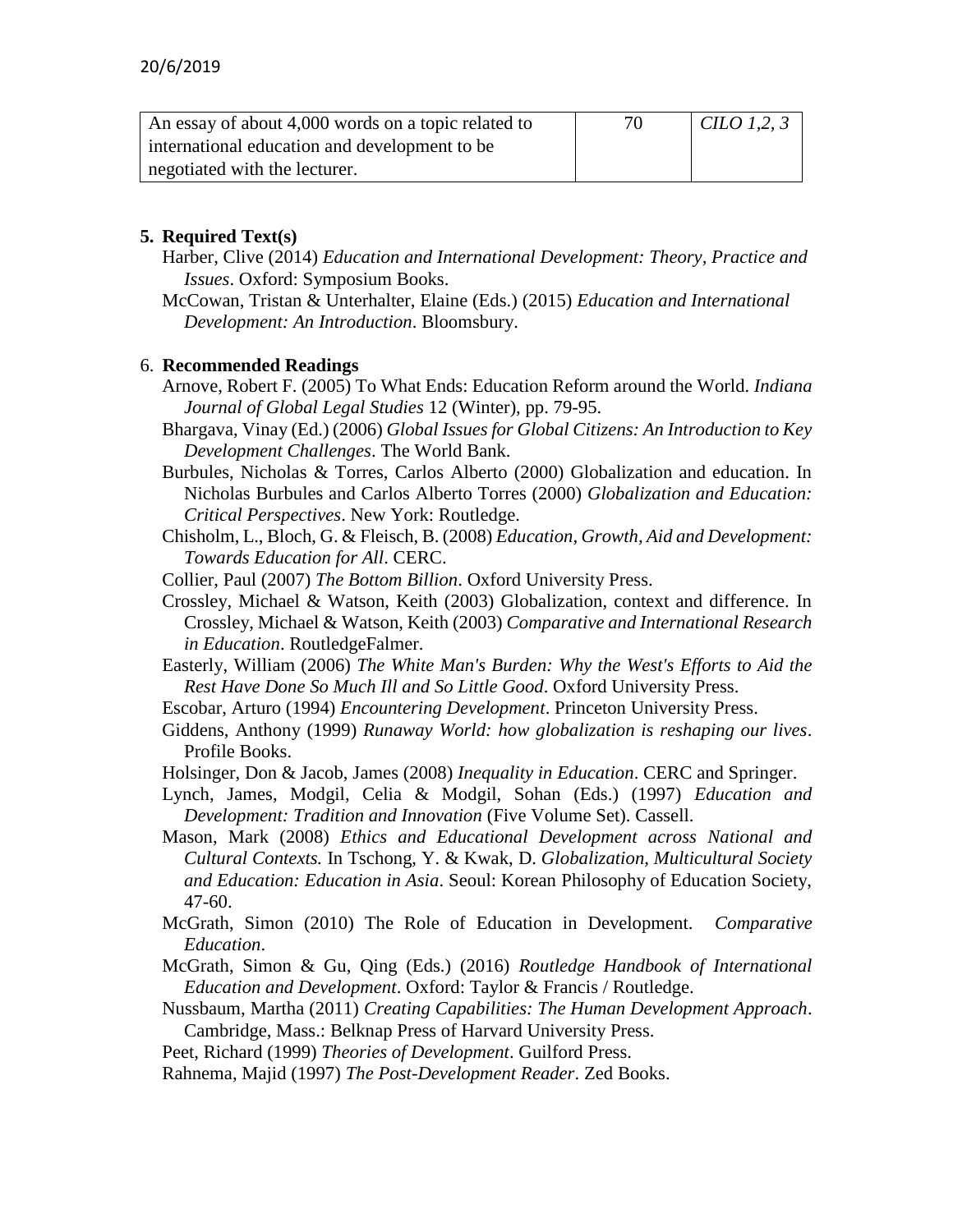- Rizvi, Fazal (2007) Rethinking Educational Aims in an Era of Globalization. In Peter D. Hershock, Mark Mason & John N. Hawkins (Eds) *Changing Education: Leadership, Innovation and Development in a Globalizing Asia Pacific*. Hong Kong and Dordrecht: CERC and Springer.
- Sachs, Jeffrey (2005) *The End of Poverty*. Penguin.
- Sachs, Wolfgang (1999) *The Development Dictionary: A Guide to Knowledge as Power*. Zed Books.
- Sen, Amartya (1999) *Development as Freedom*. New York: Knopf.
- Schuurman, Frans (Ed.) (2001) *Globalization and Development Studies*. Sage.
- Spring, Joel (2008) Research on Globalization and Education. *Review of Educational Research*, Vol. 78, No. 2, pp. 330–363.
- Steger, Manfred (2009) *Globalization: a very short introduction*. Oxford University Press.
- Stiglitz, Joseph (2002) *Globalization and Its Discontents*. Penguin.
- Stiglitz, Joseph (2006) *Making Globalization Work*. Penguin.
- Sumner, Andrew & Tribe, Michael (2008) *International Development Studies: Theories and Methods in Research and Practice*. Sage.
- Tornquist, Olle (1998) *Politics and Development: A Critical Introduction*. Sage.
- UNESCO, *Global Education Monitoring Report*.
- Wagner, Daniel (2018) *Learning as development: rethinking international education in a changing world*. New York: Routledge.
- Walker, Melanie & Unterhalter, Elaine (2007) *Amartya Sen's Capability Approach and Social Justice in Education*. New York: Palgrave Macmillan.
- Waters, Malcolm (2001) *Globalization (Key Ideas)* (2nd Edition). Routledge.
- Willis, Katie (2005) *Theories and Practices of Development*. Routledge.
- Zajda, Joseph (Ed.) (2005) *International Handbook on Globalization, Education and Policy Research*. Springer.

### **7. Related Web Resources**

UNESCO, *Teaching and Learning for a Sustainable Future* <http://www.unesco.org/education/tlsf/> United Nations Sustainable Development Goals <http://www.un.org/sustainabledevelopment/sustainable-development-goals/>

### **8. Related Journals**

*International Journal of Educational Development*

#### **9. Academic Honesty**

The University adopts a zero tolerance policy to plagiarism. For the University's policy on plagiarism, please refer to the Policy on Academic Honesty, Responsibility and Integrity